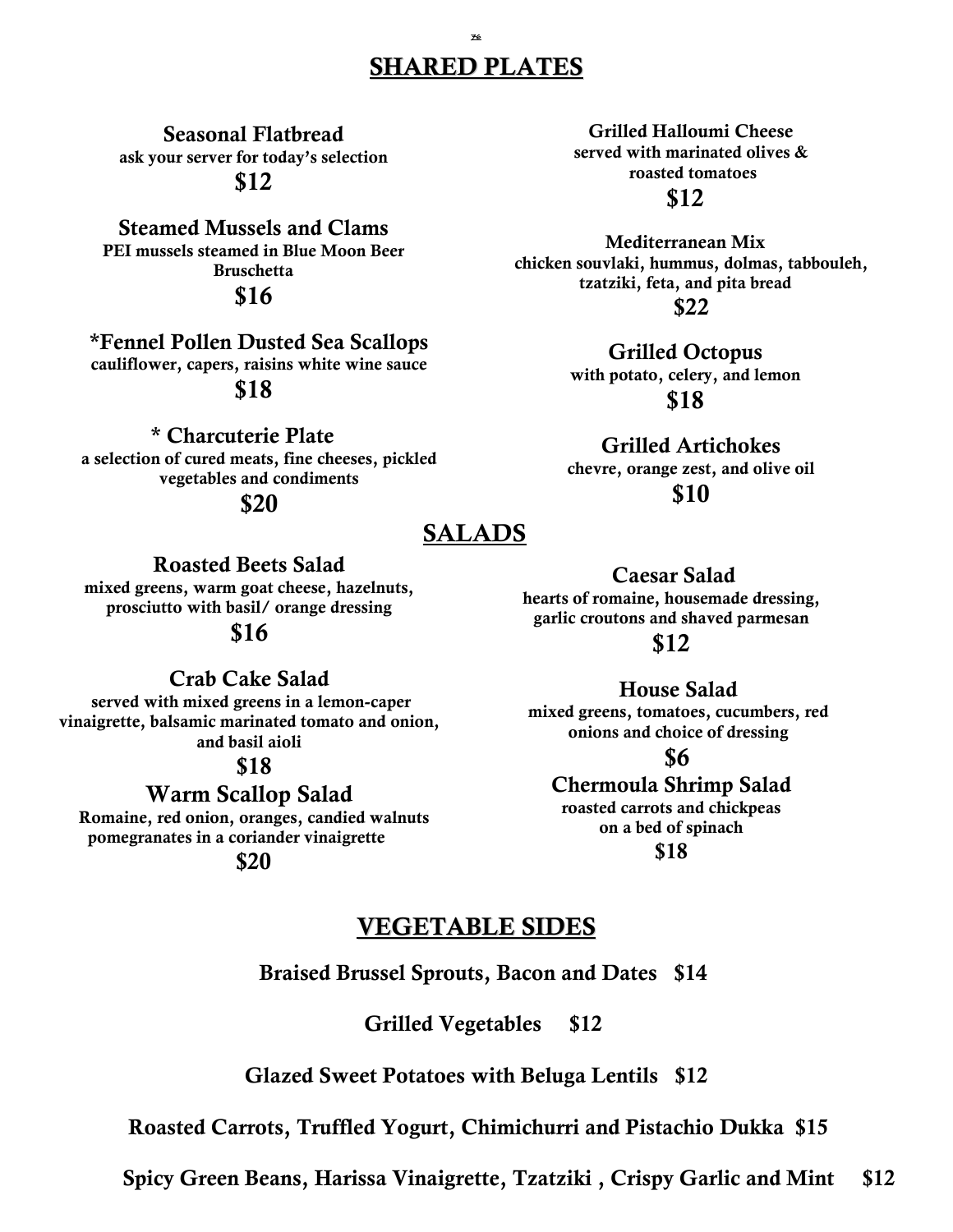#### **ENTREES**

| <b>Chicken Pot Pie</b><br>poached chicken, spring vegetables, and shitake mushrooms baked in a<br>delicate sauce topped with puff pastry | \$20 |
|------------------------------------------------------------------------------------------------------------------------------------------|------|
| <b>Roasted Half Chicken with Pan Jus</b><br>smashed baby red potatoes and a side salad                                                   | \$28 |
| * Grilled Top Sirloin<br>with bordelaise, garlic mashed potatoes and sautéed spinach                                                     | \$25 |
| <b>Seared Salmon with Thai Red Curry Sauce</b><br>basmati rice and snap peas                                                             | \$28 |
| <b>Seared Sea Scallops</b><br>orzo pasta, oven roasted tomatoes & sautéed spinach                                                        | \$36 |
| * Ribeye with Porcini/ Port Compound Butter<br>crispy fried onion rings, roasted potatoes & braised greens                               | \$42 |
| <i>*Lamb Chops Scottadito</i><br>grilled rack of lamb, charred tomatoes, asparagus, onions & rosemary hash browns                        | \$48 |
| * Duck Two Ways<br>seared duck breast & leg confit with a pomegranate glaze, roasted potatoes, and braised greens                        | \$38 |
| <b>Espresso Glazed Baby Back Ribs</b><br>glazed sweet potatoes and Beluga lentils<br>\$28                                                |      |
| <b>Pork Tenderloin with Lemon Caper Sauce</b><br>cannellini beans with pancetta and grilled asparagus                                    | \$26 |
| <b>Braised Short Ribs with Root Vegetable Mash</b>                                                                                       | \$22 |
| <b>PASTA</b><br>Penne Bolognaise<br>beef, pork & veal in a tomato sauce<br>\$26                                                          |      |
| Pappardelle Pomodoro<br>Roman artichokes, mushrooms and Castelvetrano olives                                                             | \$22 |
| Pasta del Mare<br>mussels, clams, bay scallops, and shrimp                                                                               | \$30 |
| House Made Cannelloni with Marinara<br>filled with ricotta, spinach and mozzarella w/ broccolini                                         | \$24 |
| <b>Shrimp Linguini</b>                                                                                                                   |      |

champagne sauce, pinons, tomatoes & capers \$24